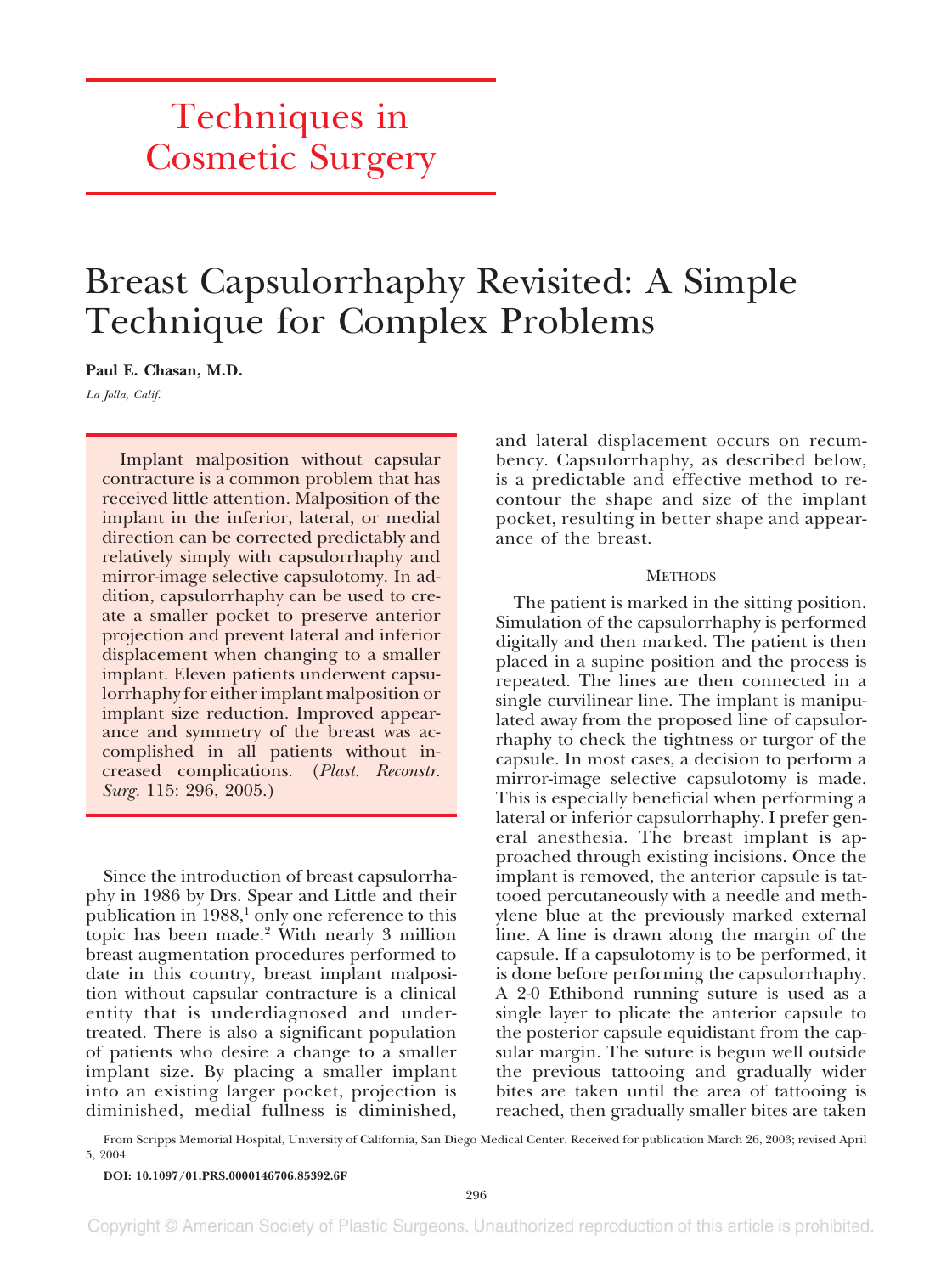*Vol. 115, No. 1* / BREAST CAPSULORRHAPHY REVISITED 297







at the end to ensure a smooth transition. A sizer is placed and the result is evaluated. Slight irregularities are treated with single interrupted sutures and undercorrections are treated with an additional row of suture. There is no need to take purchase of the deeper

rhaphy. (*Below*) Four-month postoperative view.



FIG. 2. (*Above*) Preoperative view of a 47-year-old woman who 2 years earlier had undergone right skin-sparing mastectomy, immediate reconstruction with expander, and left mastopexy. She developed recurrent ptosis and lowering of the inframammary crease on the left breast. (*Center*) The operative plan included left breast inferior capsulorrhaphy, superior capsulotomy (mirror image), and circumareolar mastopexy. (*Below*) Three-month postoperative view.

intercostal tissues, as this adds nothing to the strength and adds only to postoperative pain. The only exception is when performing a medial capsulorrhaphy, when it is important to take a bite of the parasternal periosteum. With each suture manipulation, it is important to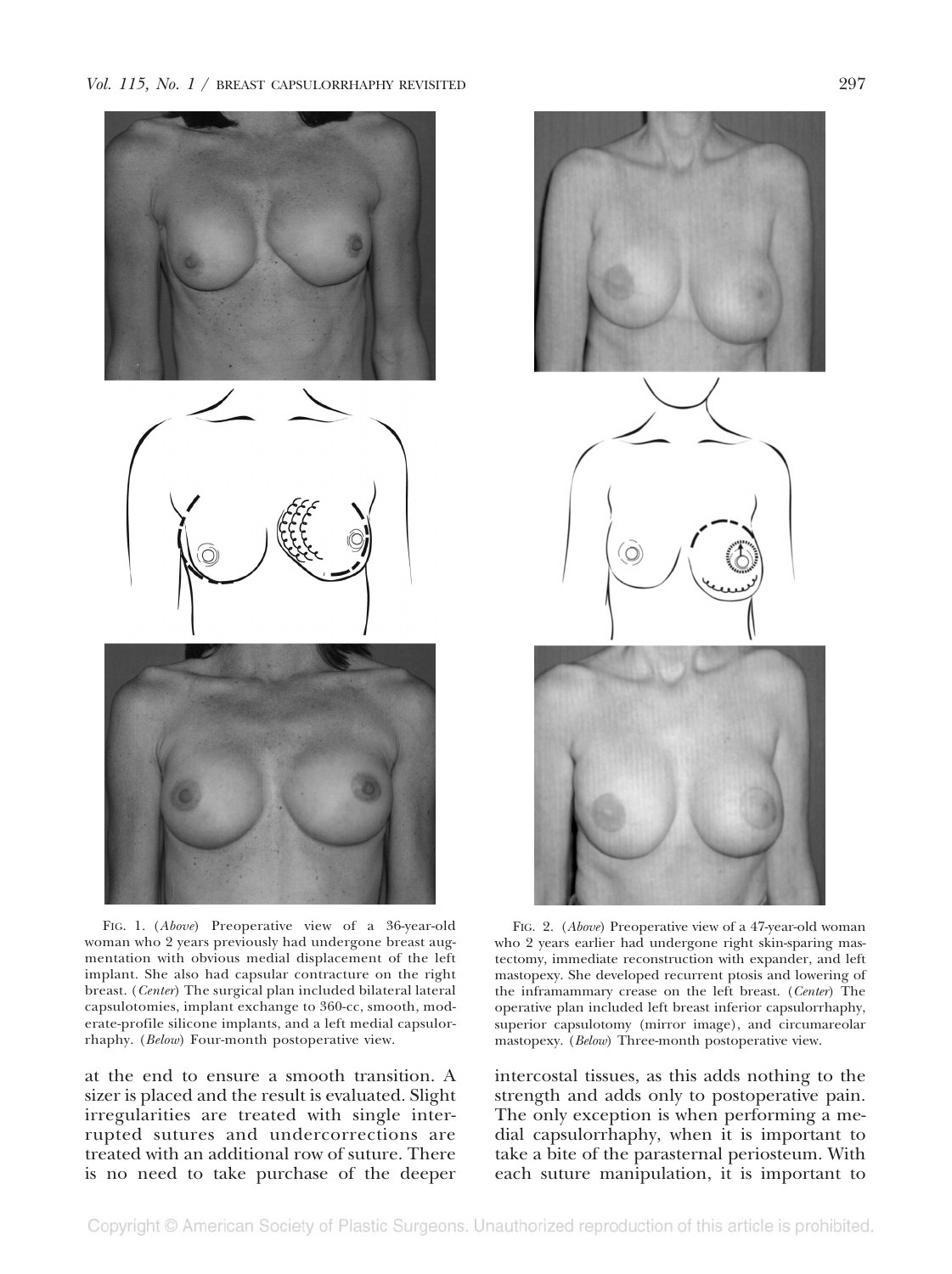

FIG. 3. (*Above, left and center, left*) Preoperative views of a 38-year-old woman who 3 years previously had undergone breast augmentation with smooth round saline implants (270 cc filled to 310 cc). The patient wanted her breasts to look smaller and yet "more perky" without a vertical mastopexy scar. (*Above, right and center, right*) Three-month postoperative views. The distance from the inframammary crease to the nipple has been shortened. (*Below*) The surgical plan included bilateral lateral and inferior capsulorrhaphy, circumareolar mastopexy, and implant exchange to 250-cc, smooth, round high-profile silicone implants (McGhan style 20).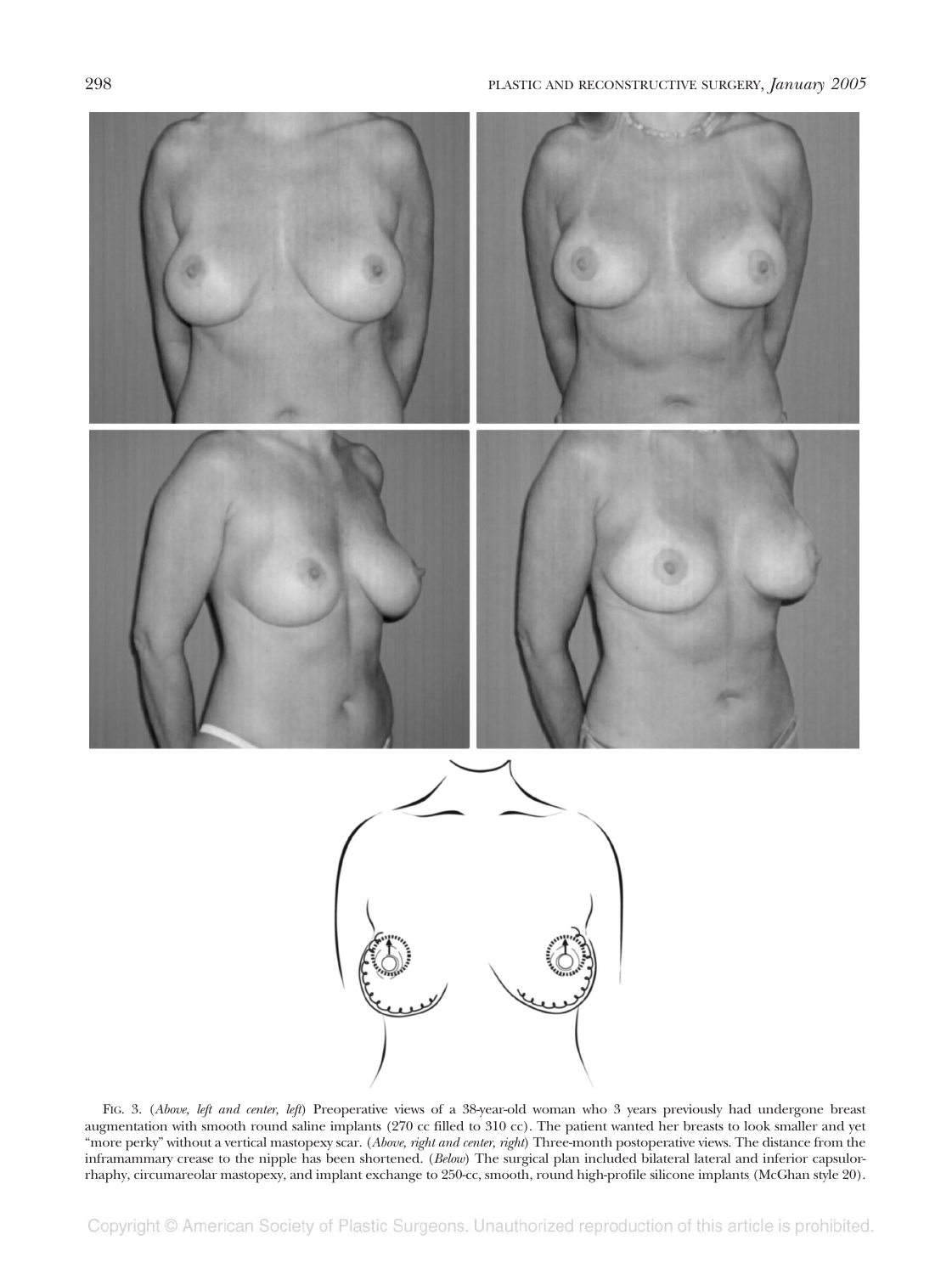

FIG. 4. (*Above, left*) Preoperative view of a 42-year-old woman who 8 years earlier underwent breast augmentation with saline implants complicated by severe capsular contracture and lateral displacement of the right breast. (*Center, left*) The operative plan included right lateral capsulorrhaphy and medial mirror-image capsulotomy, bilateral circumareolar mastopexy, and implant exchange from an anatomic, textured, 330-cc McGhan implant to a 425-cc, smooth, round McGhan style 20 high-profile silicone implant. (*Center, right*) Intraoperative view before capsulorrhaphy. (*Above, right, and below, left*) Two-month postoperative views. (*Below, right*) Eight-month postoperative view.

evaluate the patient with a sizer in place in both sitting and supine positions. A final inspection is performed of the breast with a sizer in place, then with the implant in place. The wound is closed in three layers, and then dressed with gauze and Tegaderm. The area of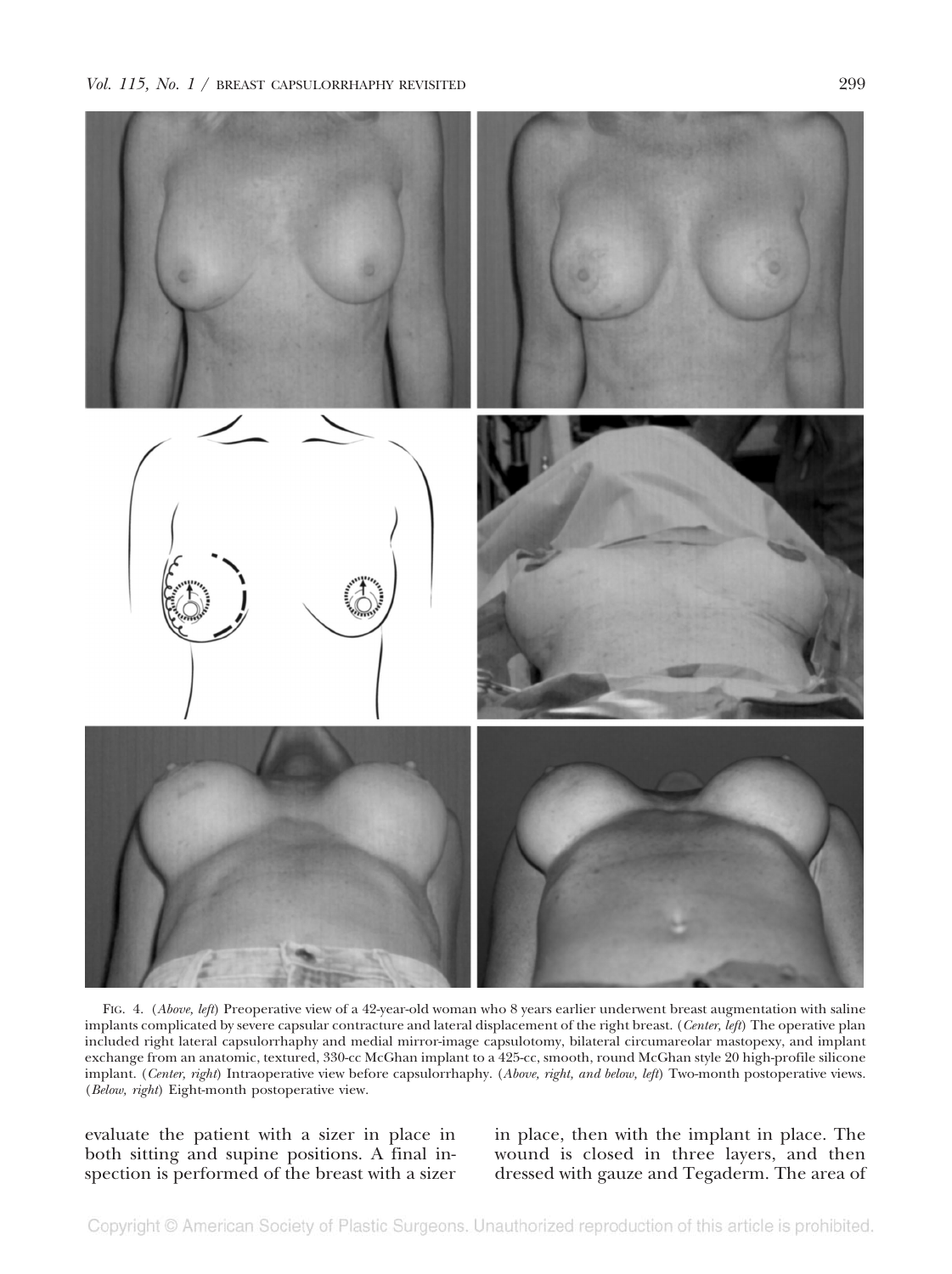

FIG. 5. (*Above, left*) Preoperative view of a 41-year-old woman who underwent breast augmentation 4 years previously with 325-cc, smooth, round saline implants. The patient is shown 2 weeks after deflation of her right implant. The left implant was inferiorly displaced from the time of her surgery. (*Above, right*) The surgical plan included right implant replacement, left inferior capsulorrhaphy, and superior (mirror-image) capsulotomy. (*Below, left*) Two-month postoperative view. (*Below, right*) Eight-year postoperative view.

capsulorrhaphy is then taped with 1-inch and 2-inch foam tape reinforced with Transpore tape. This is left in place for 1 week. The patient is initially wrapped in a 6-inch Ace bandage overnight, then placed in an underwire brassiere to be worn day and night for 3 to 4 weeks. Light implant stretching exercises are started 2 weeks postoperatively, with an emphasis toward the area of capsulotomy.

### **RESULTS**

This technique was used on 11 patients between March of 1998 and December of 2002 (average follow-up, 10 months). The results have been consistently good (Figs. 1 through 5). No complications have been identified.

#### **DISCUSSION**

As more breast augmentations are performed, there will continue to be a need for reoperative breast surgery. Capsulorrhaphy is a powerful tool that has received very little attention; in fact, there has been only one reference in the literature since 1986. Adhering to the following principles ensures a predictable result. Performing a mirror-image selective capsulotomy takes the tension off of the line of plication of the capsulorrhaphy. Tape reinforcement for 1 week after the capsulotomy not only helps take the tension off the repair but also obliterates the dead space. Lastly, it is important to be very precise in the placement of the sutures, very patient with the placement of the sutures, and objective in the evaluation and placement of the sutures. This technique requires multiple sizer placements and table sitting adjustments to "get it right," but the reward of a beautiful result is worth it.<sup>3</sup>

#### **CONCLUSIONS**

Breast capsulorrhaphy is a powerful technique that is safe and reliable for the repair of breast implant malposition and improving the